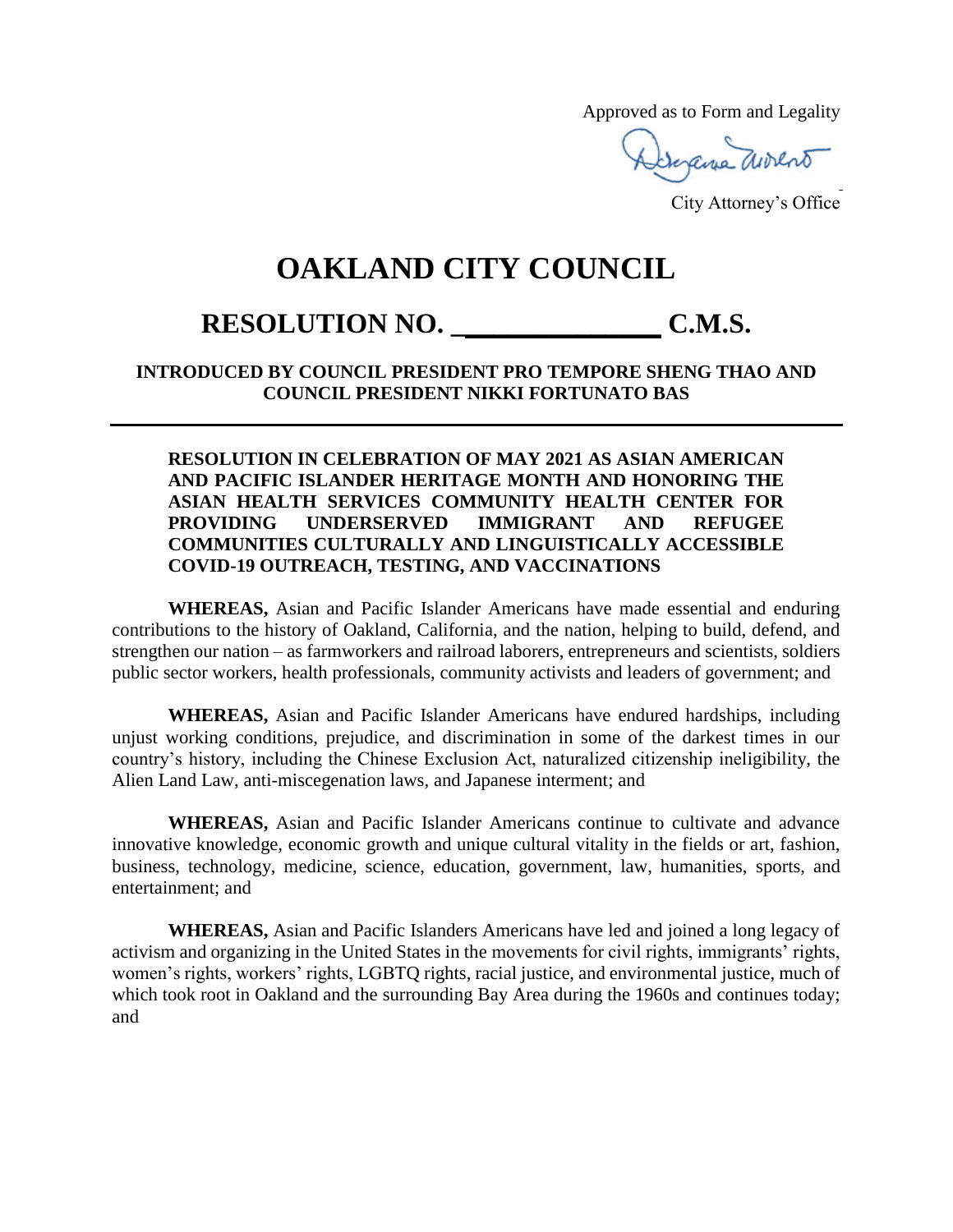**WHEREAS,** Oakland is home to nearly 70,000 Asian and Pacific Islander Americans, and Asian and Pacific Islander Americans are one of the fastest growing ethnic populations in California and the United States; and

**WHEREAS,** Asian and Pacific Islander Americans comprise more than 17 percent of Oakland's population and represent diverse ancestries that include, but are not limited to, Asian Indian, Bangladeshi, Bhutanese, Burmese, Cambodian, Chamorro, Chinese, Taiwanese, Filipino, Hmong, Indonesian, Iu-Mien, Iwo Jiman, Guamanian, Japanese, Korean, Laotian, Malaysian, Maldivian, Mongolian, Nepalese, Native Hawaiian, Vietnamese, Okinawan, Pakistani, Samoan, Singaporean Siri Lankan, Thai, Tongan, and other Pacific Islander; and

**WHEREAS,** there are many challenges that predominantly Southeast Asian and Pacific Islander members of the diverse Asian and Pacific Islander American community are facing, including higher rates of poverty, incarceration, health disparities, and limited English proficiency; and

**WHEREAS,** Asian Health Services was founded in 1974 in Oakland Chinatown as a community health center, which is a community-driven, non-profit clinic located in medically underserved areas or serving populations that are medically underserved, with a mission to provide affordable, comprehensive primary care to all, and provides health, social, and advocacy services regardless of income, insurance status, immigration status, language or culture; and

**WHEREAS,** Asian Health Services focuses on "whole patient health", providing more than primary care services, including mental health, case management, nutrition, and dental care to more than 50,000 patients; and

**WHEREAS,** Asian Health Services provides services in English, Cantonese, Vietnamese, Mandarin, Khmer, Korean, Tagalog, Mien, Lao, Mongolian, Karen, Karenni, Arabic, ASL, and Burmese; and

**WHEREAS**, Asian Health Services has been nationally recognized for its leadership in culturally competent and linguistically accessible healthcare services, including in 2019 when it was named a National Quality Leader in Diabetes Health and received the Gold Award as Health Center Quality Leader from the U.S. Health Resources and Services Administration (HRSA) for the quality of comprehensive and holistic care that its staff provide to patients in Oakland and the broader community in fourteen languages; and

**WHEREAS,** during the COVID-19 pandemic, Asian Health Services has provided vital services to its patient community, including COVID-19 community testing, contract tracing and vaccinations, and to date has provided nearly 37,000 COVID tests, assisted with 2,000 COVID cases, and provided 20,000 vaccinations; and

**WHEREAS**, Asian Health Services has provided COVID-19 testing and vaccination services in Madison Square Park in Chinatown and Clinton Park in Eastlake/Little Saigon, two City of Oakland parks that have been historically under resourced, thereby playing an important role in activating important public park space in underserved communities; and